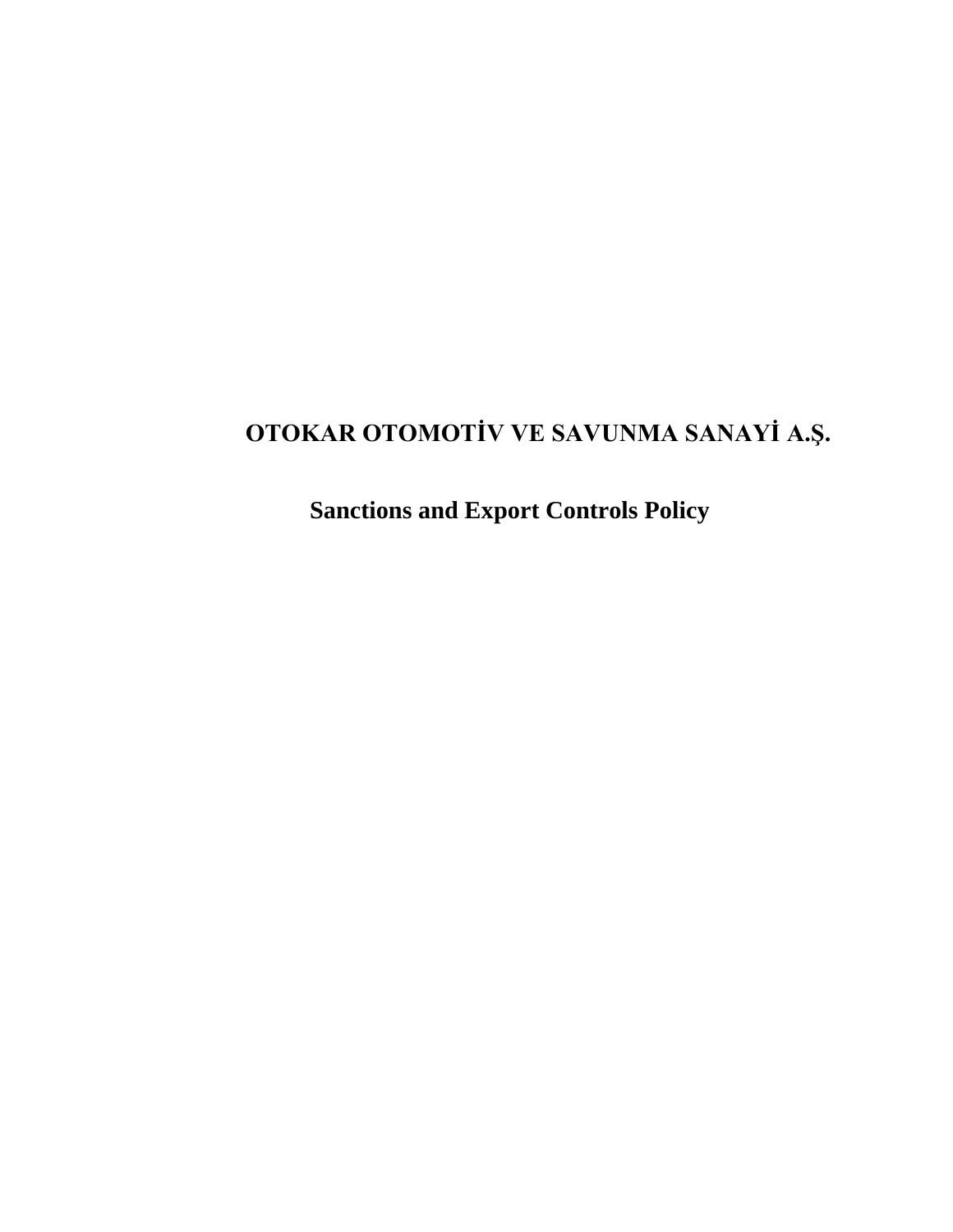# **TABLE OF CONTENTS**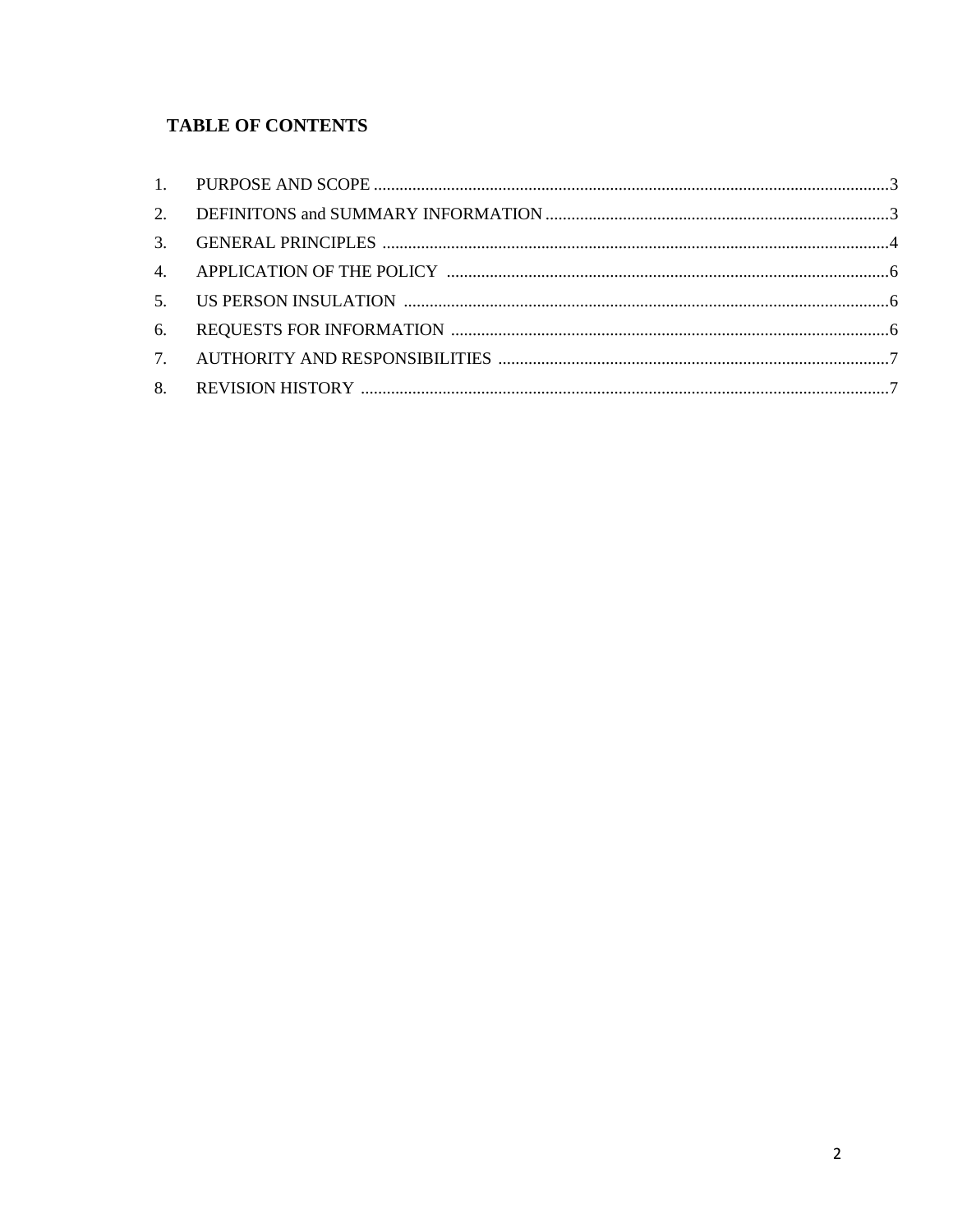#### <span id="page-2-0"></span>**1. PURPOSE AND SCOPE**

The purpose of this Sanctions and Export Controls Policy (the "**Policy**"), is to set out the rules to be considered by Otokar Otomotiv ve Savunma Sanayi A.Ş. ("Otokar") in order to assist them in complying with the economic sanctions and export control obligations.

When applicable to Otokar's businesses, it is one of the main principles of Otokar to fully comply with the economic sanctions administered by: the Republic of Turkey, the United Nations (the "**UN**"), the United States Government (the "**US**") and the European Union (the "**EU**"), (respectively, "**Turkey Sanctions**", "**UN Sanctions**", "**US Sanctions**" and the "**EU Sanctions**") as well as the economic sanctions and export controls administered by other jurisdictions, (collectively, the "**Sanctions**").

All employees, directors, officers of Otokar shall comply with this Policy , which is an integral part of Koç Group and Otokar Code of Ethics. Otokar also expects and takes necessary steps to ensure that all its major shareholders and Business Partners - to the extent applicable - complies with and/or acts in line with this Policy.

### <span id="page-2-1"></span>**2. DEFINITONS and SUMMARY INFORMATION**

"**Business Partner**" means suppliers, distributors, authorized service providers, representatives, independent contractors and consultants.

**"Embargo"** means a general term that is used as a government prohibition against the export or import of all or certain products to a particular country for economic or political reasons.

**"EU Sanctions"** means the Sanctions adopted by the EU Council and implemented by the member countries.

**"Export Control Regulations"** means the laws and regulations that regulate and restrict the import, export and re-export of technologies, information, goods and services for reasons of commerce, foreign policy and national security.

**"International Organization"** means an [organization w](http://www.wikizero.biz/index.php?q=aHR0cHM6Ly9lbi53aWtpcGVkaWEub3JnL3dpa2kvT3JnYW5pemF0aW9u)ith an international membership, scope, or presence.

**"Koç Group"** means Koç Holding A.Ş., companies which are controlled directly or indirectly, jointly or individually by Koç Holding A.Ş. and the joint venture companies listed in its latest consolidated financial report.

**"Money Laundering"** means the activities that involve taking criminal proceeds and disguising their illegal source in anticipation of ultimately using such criminal proceeds to perform legal and illegal activities.

**"OFAC"** means the Office of Foreign Assets Control of the United States Department of the Treasury.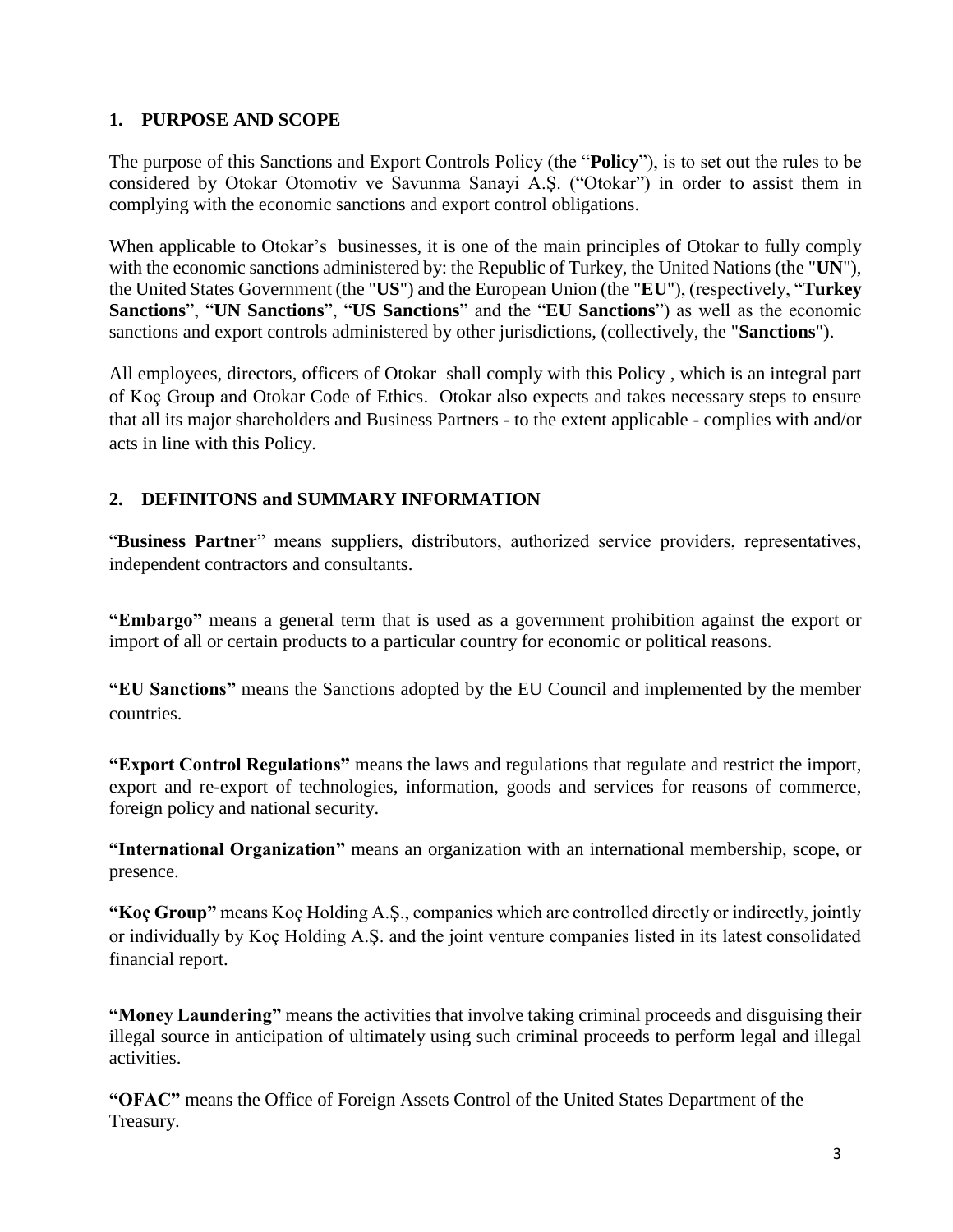**"Otokar"** means Otokar Otomotiv ve Savunma Sanayi A.Ş., companies which are controlled directly or indirectly, jointly or individually by Otokar Otomotiv ve Savunma Sanayi A.Ş., and the joint venture companies listed in its latest consolidated financial report."**Sanctions Target**" means;

- Any individual, entity or government which is a designated target of Sanctions ("**Listed Persons**") (*e.g.,* OFAC and SDNs);
- Companies owned 50% or more, directly or indirectly, by a Listed Person;
- Individuals or companies that are resident, incorporated, registered or located in countries or territories such as Crimea, Cuba, Iran, North Korea and Syria that are subject to a comprehensive country or territory-wide Embargo as of the approval date of this Policy (i.e., the "**Embargoed Countries**"), and
- Persons or companies owned or controlled by, or operating as agents of, the governments of Embargoed Countries or the Government of Venezuela<sup>1</sup>.

**"Turkey Sanctions"** refer to the sanctions and embargoes that are imposed by the Republic of Turkey and administered by the Ministry of Foreign Affairs.

**"UN Sanctions"** refers to economic sanctions imposed by the United Nations Security Council and implemented by U.N. member countries. All U.N. members are obliged to obey U.N. sanctions.<sup>2</sup>

**"US Sanctions"** means the Sanctions implemented by the U.S. State Department or the States.

# <span id="page-3-0"></span>**3. GENERAL PRINCIPLES**

Governments and International Organizations may limit the transfer or procurement of certain goods and services, technical data, information, materials and technology in accordance with the Sanctions and Export Control Regulations. Economic, full or partial Embargoes may be imposed on certain countries, organizations or individuals for political, military or social reasons.

As a globally acting enterprise, Otokar aims to take effective and necessary precautions to manage the risks pertaining to the Sanctions and Export Control Regulations.

Products and services of Otokar must not be traded, directly or indirectly, with Sanctions Targets or the Embargoed Countries. In case the relevant business units have any doubt; or in exceptional situations (e.g., transacting with a party which is included in the *Sectorial Sanctions Identifications*  List ("SSI") subject to certain conditions; transacting with an Embargoed Country, in a sector which is not subject to Sanctions, etc.), the relevant business unit shall seek the approval of the officer or department in charge of compliance prior to proceeding with the relevant transaction, to ensure that the prospective transaction does not violate applicable Sanctions or otherwise expose the Koç Group

÷.

 $1$  Applicable as of the approval date of this Policy.

<sup>2</sup> <https://www.un.org/securitycouncil/sanctions/information>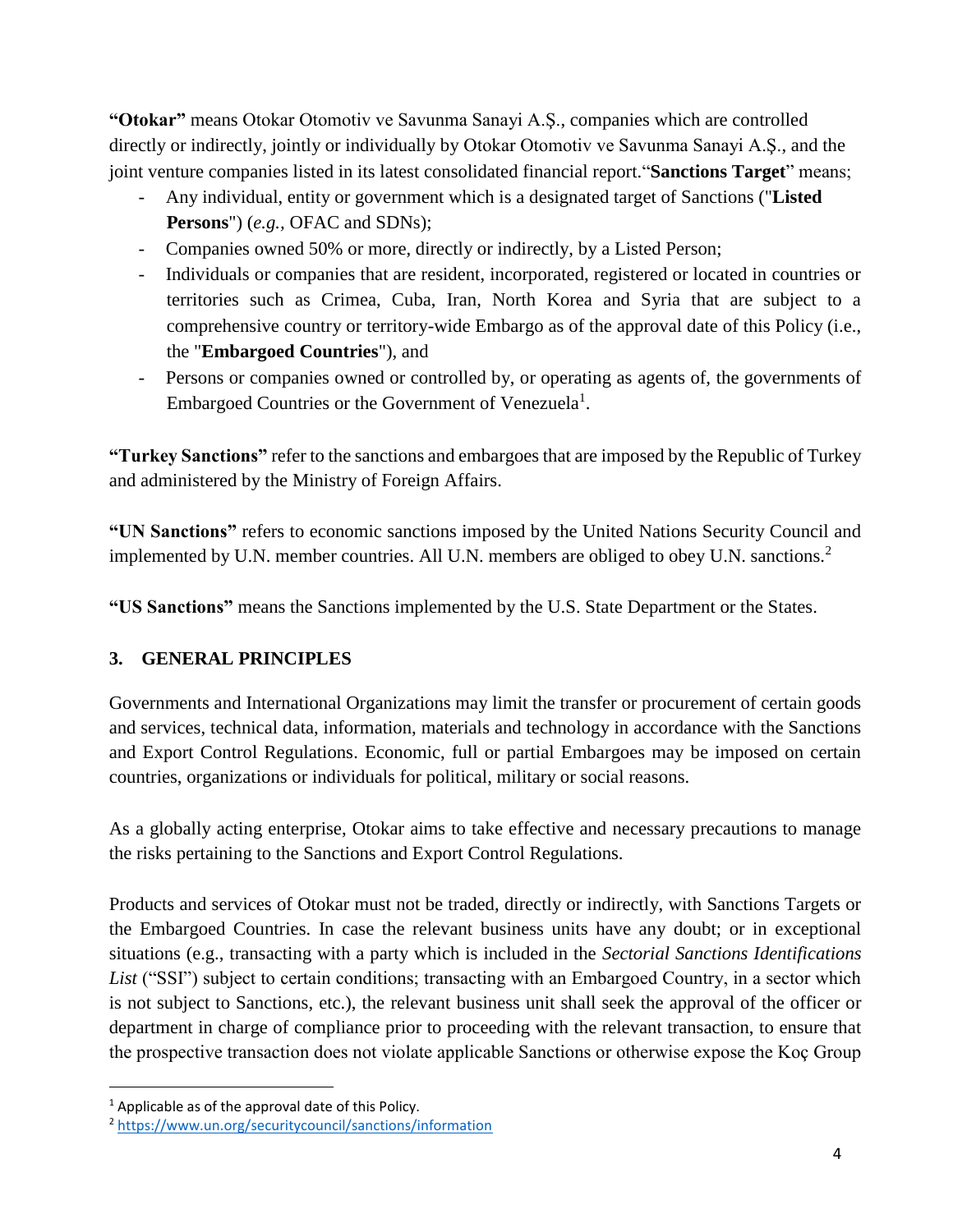and Otokar to any Sanctions risk.

It is of utmost importance to Otokar to comply with any laws and regulations applicable to it, including Export Control Regulations and Sanctions, in the countries in which it operates and to fulfil its contractual obligations. For this reason:

- Unless the necessary arrangements are made and the required licenses are obtained<sup>3</sup> any activity subject to Sanctions or any activity that constitutes a breach of applicable Export Control Regulations must be ceased;
- Third Party Due Diligence procedures must be performed in order to determine whether a third party is subject to the Sanctions;
- Ongoing monitoring must be performed at a frequency determined according to the result of the Third Party Due Diligence procedures. If transaction or activity is determined to be a prohibited transaction or any activity subject to Sanctions or constitute a breach of applicable Export Control Regulations, during the ongoing monitoring, the related transaction or activity should be ceased immediately and Legal Department in charge of compliance of Otokar should be informed.

Payments and collection of revenues must be made and recorded to the books in accordance with laws and regulations of the countries in which Otokar conducts its business activities. Otokar shall not be involved in Money Laundering, terrorist financing and the financing of mass destruction weapons activities. For such purpose, Otokar must:

- Know who their customers and Business Partners are;
- Comply with applicable laws, regulations, Koç Group and Otokar Code of Ethics and the related policies;
- Always ensure the accuracy in financial and commercial records;
- Keep records of all its activities in a safe and proper manner;
- Perform Third Party Due Diligence procedures in compliance with applicable regulations.

Failure to comply with this Policy could lead to, but is not limited with, the following:

- Imprisonment of employees (as a result of violation of certain Sanctions);
- Significant financial penalties for both Otokar and employees;
- Adverse public reputation;
- Loss of business
- Termination of agreements;
- Poor access to international financing;
- Credit recall;

÷.

<sup>&</sup>lt;sup>3</sup> The licenses must be obtained for at least 10 years unless otherwise stated in the relevant regulations.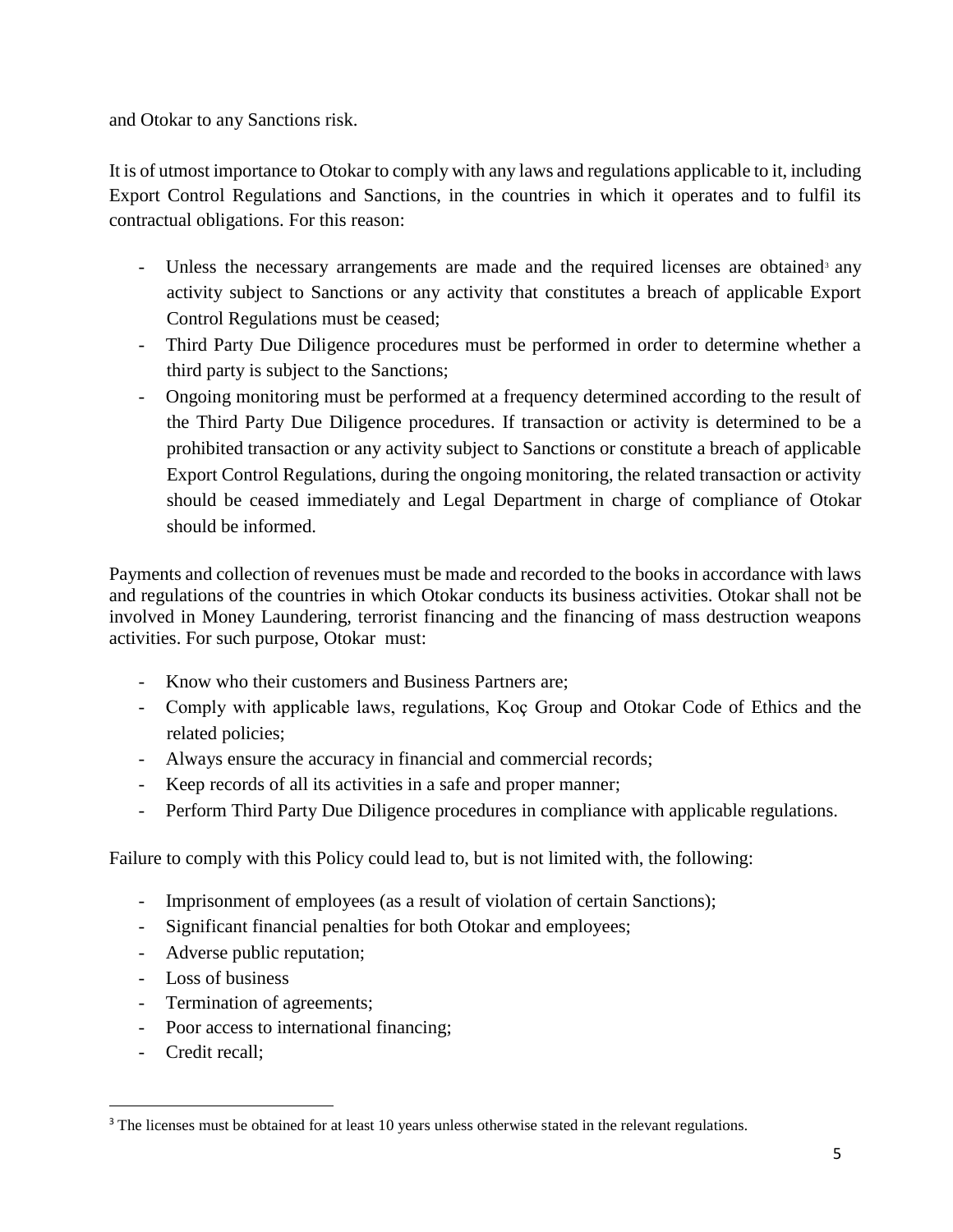Seizure of Otokar's assets.

# <span id="page-5-0"></span>**4. APPLICATION OF THE POLICY**

Due Diligence and screening activities are carried out in accordance with the provisions of the Due Diligence and Screening Procedure Regarding Sanctions and Export Controls.

Within the scope of the due diligence procedures, Denied Party Screening ("**DPS**") must be conducted via the screening tool used for the Third Party Due Diligence, before any engagement with a new Business Partner or other third party, in compliance with the applicable regulations. This is to determine whether Otokar's counterparty is a Sanctions Target. While performing the due diligence activities, global sanctions lists should be screened together with the domestic lists.

Due diligence procedures must be conducted not only prior to any engagement but also during the course of the business relationship on a periodical basis. If red flags (such as the risk of transactions with the Sanctions Targets, Money Laundering activities, etc.) are detected by the relevant departments at any time, the Legal Department which is the department in charge of compliance must be informed immediately. The compliance officer performs enhanced due diligence activities and informs the related business unit about the precautions to be taken including but not limited to the termination of the business relationship or cancellation of agreements. In case of doubt, the business units or the compliance officers shall consult with the Legal and Compliance Department of Koç Holding.

Otokar must ensure that the contracts with Business Partners and other third parties include necessary clauses to ensure that the relevant counterparty understands and will comply with this Policy.

### <span id="page-5-1"></span>**5. US PERSON INSULATION**

Employees who are US Persons, must not in principle participate in any transaction involving an Embargoed Country even if the relevant transaction is pre-approved by the Legal Department which is the department in charge of compliance.

"**US Persons**" include anyone while in the United States; any US citizen or green card holder, wherever located (including dual nationals of the US and another country); any US-incorporated entity, or anyone employed by a US entity, as well as US-owned or controlled non-US entities. For more information regarding insulation of US Persons, Legal and Compliance Department in Koç Holding shall be contacted.

### <span id="page-5-2"></span>**6. REQUESTS FOR INFORMATION**

Otokar may receive Requests For Information ("**RFI**") regarding certain transactions, counterparties, etc. from corresponding or counterparty banks via email, fax or other means. Any employee that receives a Sanctions-related RFI should immediately forward the RFI to the officer or department in charge of compliance for review. Responses to the RFIs, must address the entire request, be accurate and not misleading.

All documents related to RFIs, including all relevant internal correspondence, documentation evidencing the approval of the RFI response by the officer or department in charge of compliance